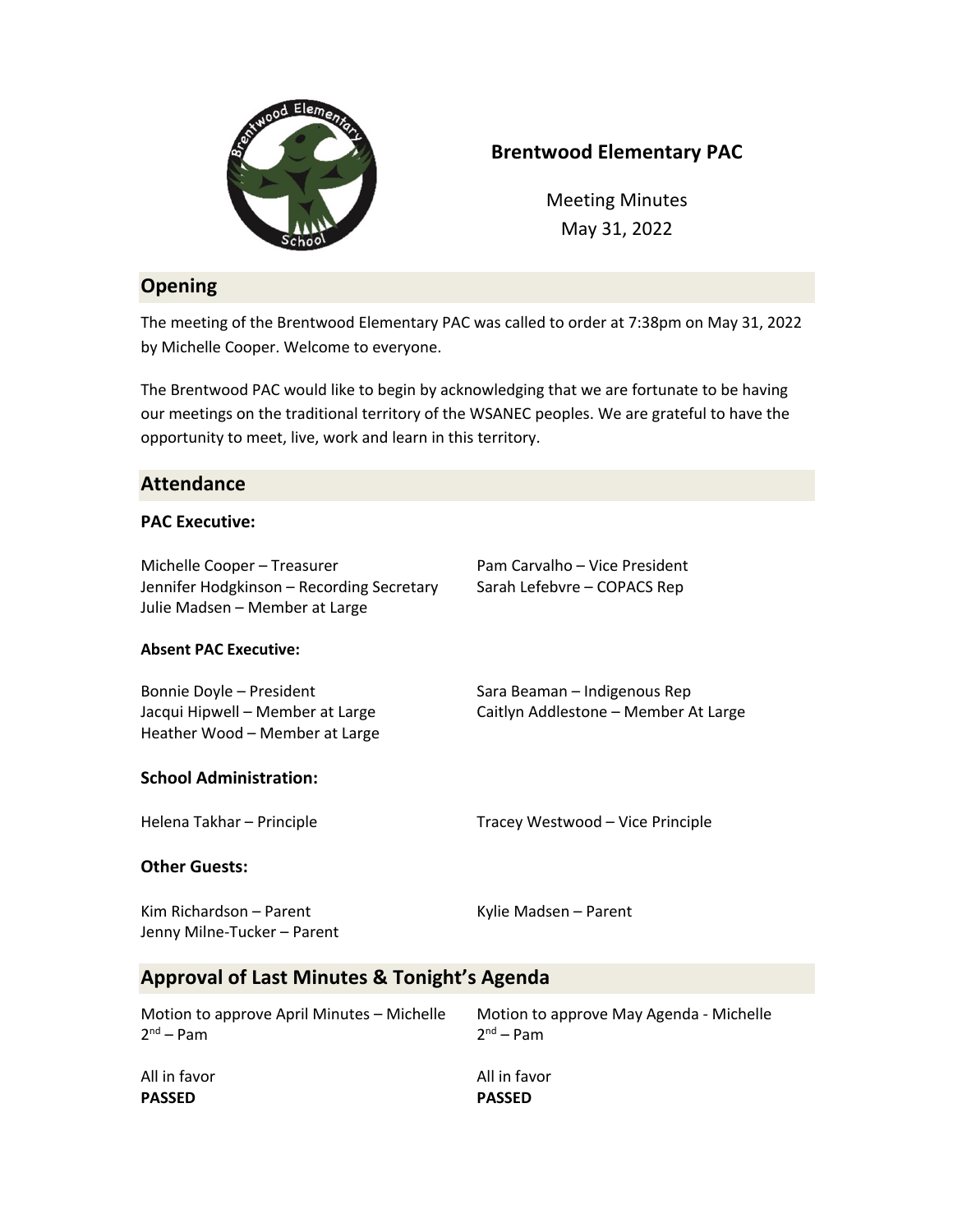# **School Administration Report**

#### *Helena*

- **a) Administrative Appointments / Changes**
	- Helena to remain Interim Principal until December  $30<sup>th</sup>$  Sarah Salamink expected return in January 2023. Helena to return as Vice-Principal in January 2023
	- Tracey to remain Interim Vice-Principal until December 30<sup>th</sup>. Tracey to return to Kindergarten teacher in January 2023.
	- Two teachers retiring at the end of this year Ms. Sam and Madam. Scott.
- b) **Capital Bikes Program** this was a great program we just finished focusing on bike safety for grades 4/5. They set up a bike route on the black top and taught the students hand singling, shoulder checking and stopping. A great program that the school generally gets every two years. Admin looking at a possible grant to offer the program again next year for K-5's
- c) **UVIC Track Meet** It is being held this year on June 9<sup>th</sup> for students in grade 3, 4 and 5. All parents welcome; no dogs on property. All students will require their own transportation. Please note – it is paid parking at UVIC. Please come prepared to pay for parking.
- d) **Pride Week** the week of June  $6 10^{th}$ . The plan is to collectively create a rainbow chalk pathway around the outside of the entire school. Rainbow cross walk will be painted at Bayside. We were hoping for Brentwood but we are expecting major sewer work in the coming year. As well, a rainbow bench will be installed on the far end of the parking lot (on the greenspace close to the condos); this is being sponsored by the the Central Saanich Municipality. Conversation was raised about how we can bring awareness inside the school…a rainbow carpet is a possibility with PAC Funding; to be located outside the admin office.
- e) **Placement Requests** today was the last day for parents to make requests for their students for next year.
- f) **Artist in Residence** inquiring as to whether the PAC was going to sponsor this again or if admin should move forward with apply for a grant. Helena will reach out to Caitlin with regards to who she has made contact with so far. PAC has confirmed budget set aside for this next year.
- g) **Playground**  the District hired Habitat to help spec a new intermediate playground. Helena shared the proposed layout during the call. A big piece for this new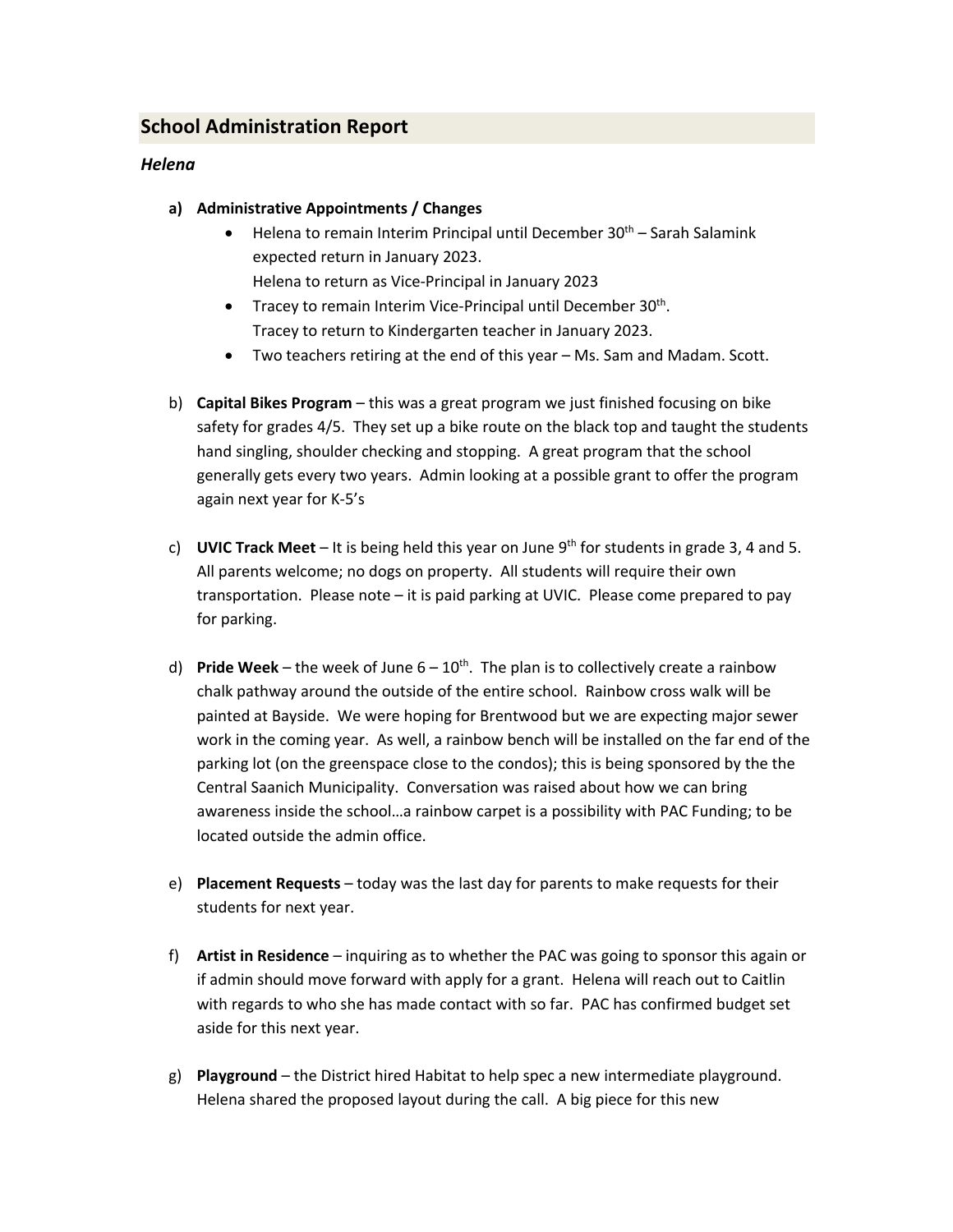development is accessibility. Features include a merry-go-ground, an 8 ft double slide and a seated zipline and climbing structure. Current timeline is November 2022. Right now the structure is \$8000 over grant budget. Question was raised as to whether PAC is able to contribute towards to the excess cost. Michelle to review and get back to Helena. Vote will take place within PAC if funds are available.

h) **Year-End Assembly** – It is scheduled for June 28th from 9:00am-10:30am. Due to spacing and occupancy limit within the gym, only Grade 5 parents will be invited.

#### *Tracey*

- a) **Parent Appreciation** There will be a pancake breakfast on June 29<sup>th</sup> for parents to come and enjoy with the students.
- b) **Grade 5 Camp** it was a great success with tons of fun activities. They came back tired and happy.
- c) **Fresh Grade** Sadly this will be no longer available! Fresh Grade is going away. If you have used this in the past, you will need to log in and download whatever you'd like as it will be lost/deleted as of the end of June.
- d) **Kindergarten Orientation** June 8<sup>th</sup> from 1:00pm-2:00pm. We would love to have PAC presentation there! We will be adding a special orientation for students coming from indigenous background on June  $16<sup>th</sup>$  (timing to be confirmed).
- e) **Fun Day** Scheduled for June 24<sup>th</sup>. A time for parents to come and enjoy activities and lunch with their kids. Parents welcome to join their kids from at 10:00 am to 12:14 pm. Current schedule is:
	- **9:00am**  Activities
	- **10:00am**  Healthy Snack, Classroom Check in, Activities Continue
	- **11:00am** Lunch with families
	- **12:14pm** Regular Classroom Schedule

## **COPACS Report**

#### *Sarah L*

- a) No new information to share May meeting was cancelled
- b) June is the AGM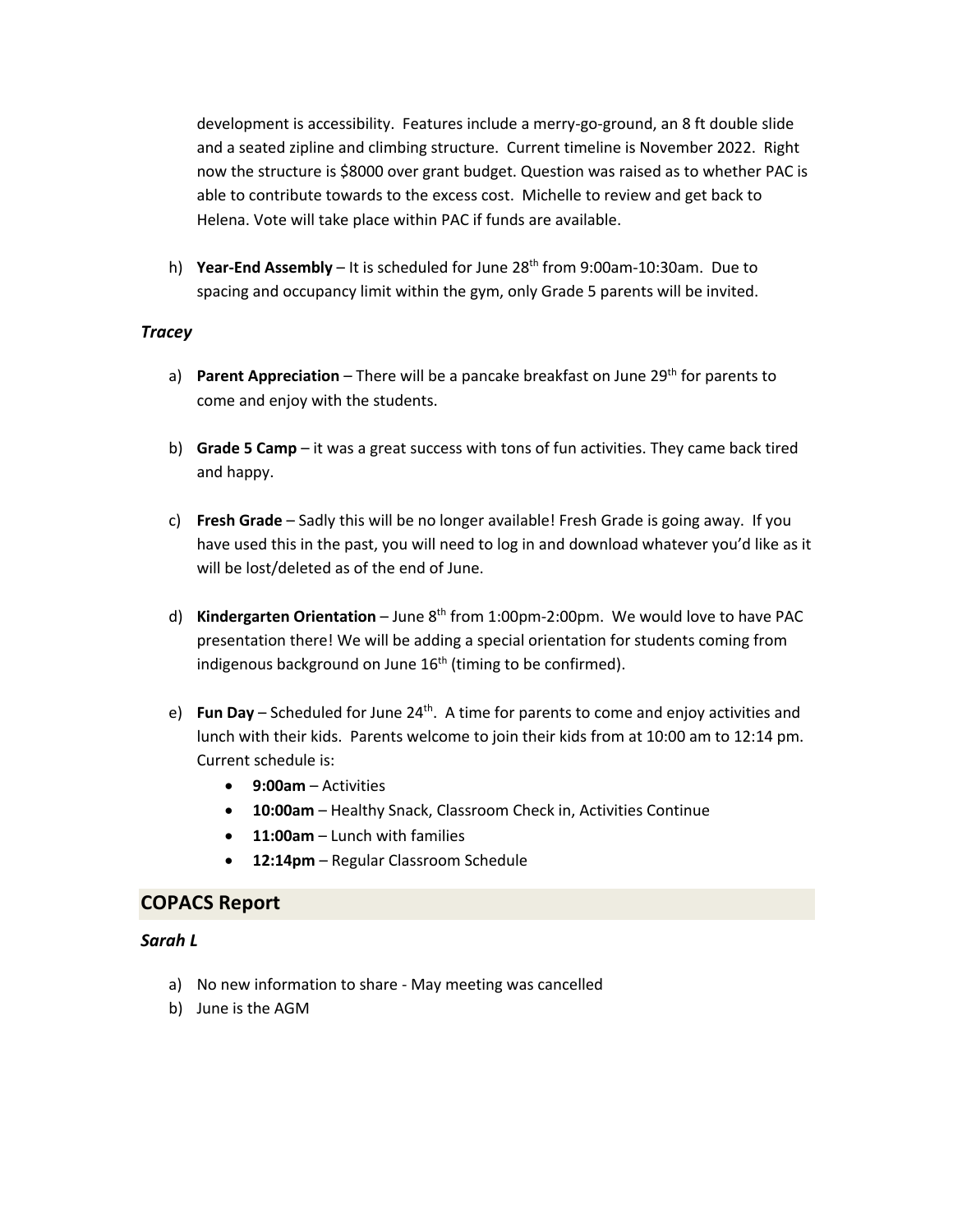## **Indigenous Representative Report**

### *Sara B - Absent*

a) Nothing to Report

#### **Treasurer Report**

#### **Michelle**

- a) Michelle provided **update on General Account**
	- a. New Income the last few months from Spring Flowers, Purdys as well as the summary for Popcorn and Fun Lunch.
		- i. Just over \$1,350 in donations for Forgotten Lunch Program for the year!

#### b) **Update on Gaming Account**

a. No changes since last meeting/update

## **Continued Topics of Discussion (from last meeting)**

- a) **Popcorn Machine**  Caitlin and Pam scrubbed it and were successful in getting the machine clean to a point where it is operational! It just needs to be tested (a trial run). Will need to source out some popcorn to do this.
	- a. Suggested made to build a policy to make sure it is maintain properly after each use and we do not run into the same issues again!
- b) **Teacher Appreciation Luncheon** Everything is set for June 10<sup>th</sup>. Jenn H coordinating with Nicole at Stelly's to confirm pick up times. Letter was created and sent to Meghan to send home with families.
- c) **Fun Day**  Planning still needs to take place. The following was discussed:
	- a. Jenn H to inquiry with Fairways or Thrifty's about sponsoring a healthy snack of oranges and apples for students to enjoy.
	- b. Concession will run from 10:00 am to 12:00 pm. Need to determine which items we will sell and volunteers to help.
	- **c.** 11:00 am Lunch is picked up by teachers We will offer just pizza (no subway this year) as well as milk or apple juice. Orders will be placed online via HotLunch.
- d) **Artist in Residence**  In addition to the information covered in the Admin Report; the question was raised, if we have enough funding, do we offer two different initiatives. Helena confirmed only 1 is best – we need to be mindful of teachers time in the